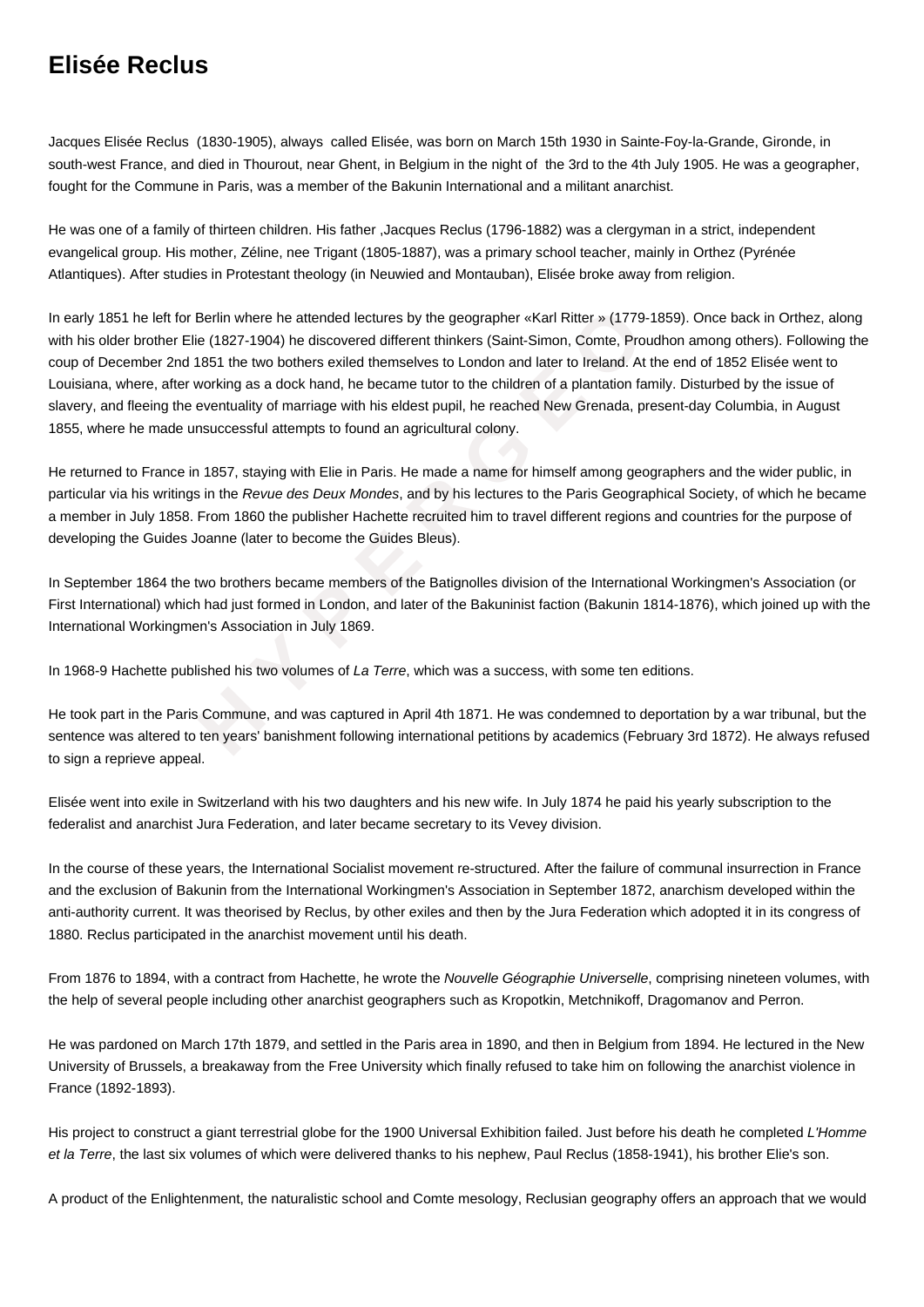describe today as cross-sectional and pluri-disciplinary. The epigraph of L'Homme et la Terre sums this up very aptly: "Geography is nothing other than history in space, and history is geography over time".

Reclus established cautious explicative and prospective laws: "The class struggle, the quest for equilibrium and the sovereign decision of the individual, these are the three orders of fact that can be derived from the study of social geography, and that, in the general chaos of things, show themselves to be sufficiently constant to be termed laws" (L'Homme et la Terre, Preface). For Reclus, the human being is inseparable from nature, since humans originate in nature - "*nature becoming aware of herself*". A man worthy of his mission therefore takes on a share of responsibility in the harmony and beauty of surrounding nature" (De l'Action Humaine, 1864). His social geography nevertheless escapes any sort of mysticism by stressing "the works of man" and of "peoples" which, as they "developed in intelligence and freedom" became, by dint of frequentation, "genuine geological agents [that] in various ways have transformed the surface of the continents, changed the patterns of water courses, and even modified climates" (ibid).

Reclus denounced environmental damage because it ruins the habitats of human beings, affects their sensitivity and attacks their sense of ethics. Humans are for ever altering their environment, and that altered environment in turn affects humans. The space-environment (a synchronous approach to a system of complex interactions) combined in a time-environment (diachronic approach) evolves by progression and regression.

The action of humans is not harmful in itself, and its logic is not only moral but also social and aesthetic. "[Action by man] can embellish the Earth, but it can also spoil it; depending on the social situation and the customs of each people, in some cases it will deface nature, in others it will transform it" (La Terre, vol II, 1869, p.748). Reclus makes reference to "mesology", or the science of living environments, but never to "ecology", a science created in 1866 by the academic Ernst Haeckel (1834-19109), whom he criticised for his social Darwinism.

When he states that "man is Nature becoming aware of herself", Reclus considers that this does not relate merely to nature as such, but also to something else. It can be seen as a process of civilising, or more precisely of "half-civilising", since it does not benefit all( L'Homme et la Terre, vol VI, p.533).

of environmental damage because it ruins the habitats of human beings, affects the<br>dumans are for ever altering their environment, and that altered environment in turn<br>that a synchronous approach to a system of complex int Elisée Reclus advocated a rational, fair, progressive economy. "In essence, human progress consists in finding the set of interests and purposes common to all peoples; it is very close to solidarity. First of all it should aim for economy, hence making it very different from primitive nature, which produces the seeds of life in such astonishing abundance". (L'Homme et la Terre, vol VI, p.531). At odds with Malthusianism, Reclus considered that there were sufficient potential resources and room for all. The reasoning of conscious science, in combination with aesthetics and ethics, should enable the successful development of the earth. Reclus was one of the first geographers to present the indigeneous peoples, "our primitive brothers", in an equalitarian light. His reflections on civilisations show the power of European modernity, notwithstanding his criticisms of European imperialism. He denounced the pogroms against the Jews and the Armenian massacres, which he mapped. He laid the foundations for reflection on the geographical distribution of cities, prefiguring central place theory.

His geography, speaking to the heart and to the reason, to the poetic and the rational, to emotion and commitment, appears as innovating, both for his time, with the introduction of modern themes and methods, and for our own time. Philippe Pelletier

## **Bibliographie**

## References:

-BRUN Christophe (2014) : Élisée Reclus, les grands textes. Paris, Flammarion, 514 p. -CORNUAULT Joël (2008) : Élisée Reclus, six études en géographie sensible. Paris, Isolato, 106 p. -DUNBAR Gary S. (1978) : Élisée Reclus : Historian of nature. Connecticut, Hamden, Archon, 194 p. -FERRETTI Federico (2014) : Élisée Reclus, pour une géographie nouvelle. Paris, C.T.H.S. -FERRETTI Federico, PELLETIER Philippe (2013) : « Sciences impériales et discours hétérodoxes : Élisée Reclus et le colonialisme français ». L'Espace géographique, 42-1, p. 1-14. -GIBLIN Béatrice (1982) : « Présentation ». Élisée Reclus, l'homme et la terre, Paris, La Découverte, I, p. 5-99.